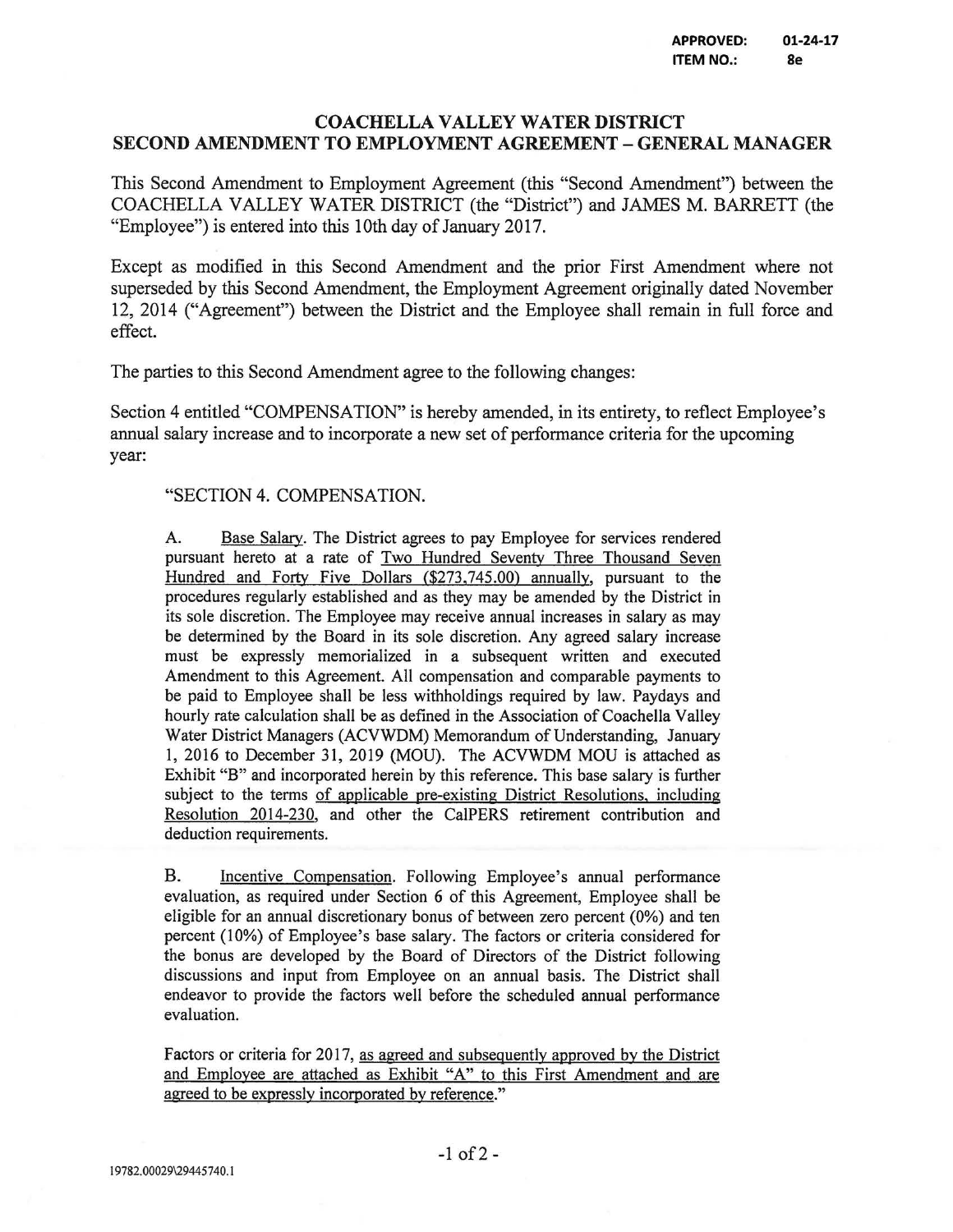The District and the Employee have duly executed this Second Amendment as of the date first written above.

## COACHELLA VALLEY WATER DISTRICT

# JAMES M. BARRETT

By: ent, Board of Director

Paint By: GIAMES A